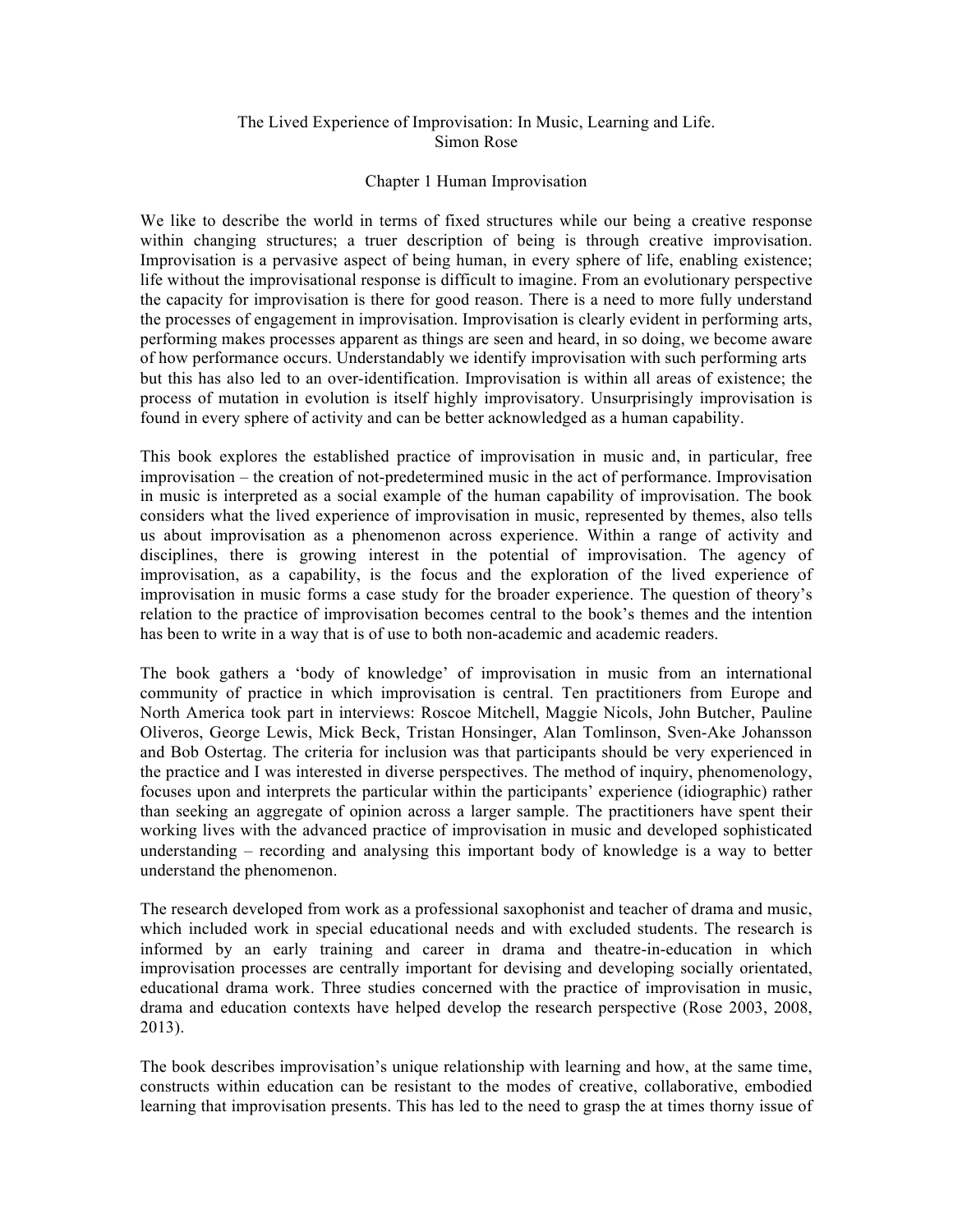improvisation's relation to education. The fault-line of this relationship illuminates important underlying issues regarding the phenomenon of improvisation and contemporary educational practice. In order to examine what occurs in the experience of improvisation, rather than how presuppositions within education may possibly relate to the phenomenon, a distinction is made between education and learning – in this way the potential of improvisation remains the primary focus. The question of improvisation's relation with education draws out fundamental themes concerning the nature of our learning, questioning suppositions about what happens during the significant portion of our lives we all commit to education. Competition that prioritizes individual over group learning; de-contextualized teaching; assessment; the significance of 'voice'; the role of the teacher and related themes are explored.

The way in which the concept of improvisation becomes constructed is centrally important as this defines its role in practice, in education and elsewhere. I have approached the study of improvisation aware from the outset of the importance of improvisation as enacted and how this can become too readily problematized and marginalized by academic structuring that values the written over that which is achieved through or represented by doing. There has been an institutionalized resistance to acknowledging, and therefore valuing, the potential of improvisation. It should be emphasized that formal understanding of composition and improvisation practice is simultaneously embedded in and largely constructed through education. At the same time, it has become clear in research that teaching itself benefits from the agency of skilled improvisatory interaction that can clearly enable and enhance teaching-learning relationships. Paradoxically, the formal space dedicated to the sharing of knowledge and its development, 'education', has had difficulty responding to the capability or understanding presented in the form of improvisation. Recognizing improvisation's lack of acknowledgement and its relative absence from formal education is important if we are to understand how potential may become realized.

Presenting a picture of improvisation that has value in and beyond academia inevitably leads to a repeated self-questioning about the kind of narrative that is being developed and what that signifies. Immediately there is a tension: improvisation is so pervasive and 'shape-shifting' that the adoption of too straightforward a correlation with theory is obviously questionable. Improvisation certainly presents itself in many guises within and across disciplines and these themselves interrelate with one another. In this way the themes of improvisation are co-present and overlapping in a necessarily complex manner. Reflecting this, theory from a multitude of disciplines is relevant and necessary in the discussion of improvisation. At the same time overly focusing on a particular area of theory and the associations that this brings with it can pull away from the truth of improvisation as practice. In 1997, Ornette Coleman and Jacques Derrida performed together in Paris, playing and reading, in the course of which Derrida was booed by the audience. Without wishing to negate Derrida's contribution, this seems to me to offer an illustration of the practice theory dichotomy – audiences understand how value is taken from improvisation through the experience of the activity, theorizing the activity is not the activity and a lack of awareness of this can pull in the opposite of the intended direction. Focusing on practitioners' experience has addressed the need for narrative that becomes developed from grounded experience.

The concept of being illuminates improvisation in a number of ways. In my 2008 study of improvisation and education, improvisation became represented in the findings by four features: Awareness, Social, Play and Unknown. Understood as working together, these were encapsulated by the term being. Describing the activity of improvisation did not benefit from overly categorizing and instead was more helpfully explained by not fragmenting. Interviewees consistently described improvisation in terms relating to being in the act of improvisation. The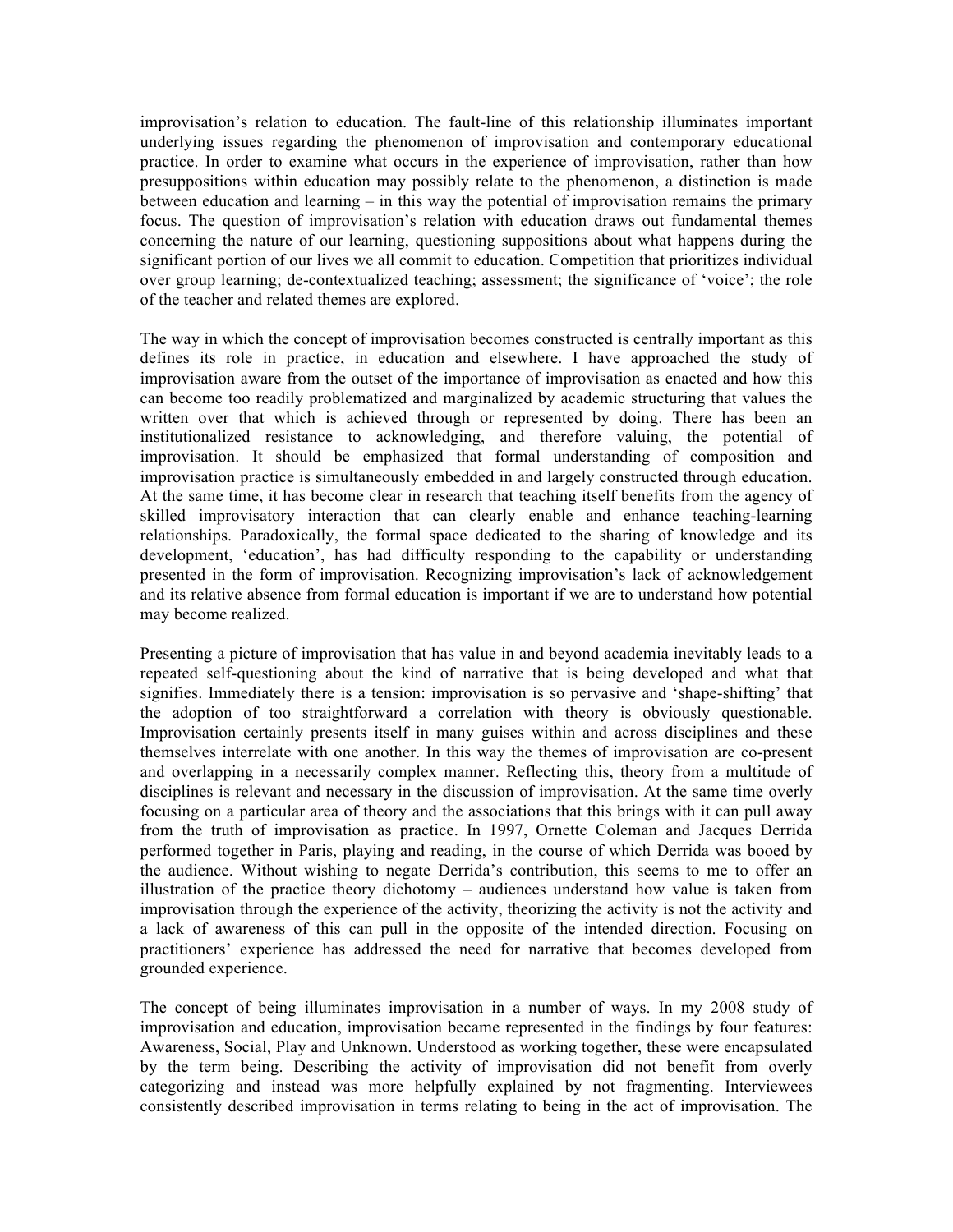need for immediacy and spontaneity in order to compose in the process of performing requires a particular presence within engagement in improvisation. The demand of composing in real-time emphasizes this presence. Improvisation's interrelatedness with the theme of being subsequently influenced the design and choice of method for the research project that followed, 'Improvisation, music and learning: An Interpretive Phenomenological Analysis' (2013); this study provides much of the content of the book. The method was phenomenology, the study of lived experience through which the project explores the practice of highly experienced improvisers. Through this method, the researcher's subjectivity and perspective are overtly acknowledged (through the conceptualization of interpretation).

Exploring improvisation's relationship with being, Heidegger's (1962) examination of 'Being-inthe-world' became significant as it includes a re-examination of the 'background' or supposition upon which knowledge is based. Free improvisation's potential for the interrogation of the 'boundaries' of musical experience similarly re-examines this 'background' as a traditional or formalized construct that is not necessarily already fixed. The question of being becomes compounded as the most influential book on the subject was written by, to say the least, a highly controversial author. Heidegger's philosophy, and 'Being and Time' in particular, has had a major influence within philosophy and this has extended, unusually, to other diverse disciplines. At the same time, Heidegger also became an ambitious member of the Nazi party in the 1930s. Unsurprisingly, views on his work are easily polarized and have not been aided by an unwillingness to acknowledge either the significance of the influence of the work on the one hand, or the extent to which he envisioned his role as Nazi thinker on the other. Simon Critchley (2009) has put it in this way:

'There is no way of understanding what took place in continental philosophy after Heidegger without coming to terms with "Being and Time". Furthermore, unlike many Anglo-American philosophers, Heidegger has exerted a huge influence outside philosophy, in areas as diverse as architecture, contemporary art, social and political theory, psychotherapy, psychiatry and theology.'

The theme of being and improvisation resonates through the book's other themes. In his interview, Lewis explains how in improvising: '[…] you're part of an environment and also creating an environment […]' – interpreted here as being-in-the-world. The opportunity presented by free improvisation in music of creative, collective, embodied, real-time experience provides an instance of '[…] the human world coming into being' (Bachelard 1958) through artistic practice. In John Butcher's interview he similarly describes the shared activity of free improvisation as 'an unrepeatable moment'. Created through the act of improvisation, the human world is realized through playing: in the process of 'holistically' composing in real-time, we create the environment, or world, through our being/improvising.

Interrogating and being clear about the terms of reference of improvisation in order to better understand the phenomenon is fundamental. This book's central focus is with themes of free improvisation (FI) within musical practice, and to this end Chapter 2 describes the distinctive development of free improvisation in the United Kingdom. Key figures emerging in the 1960s and 1970s: Cornelius Cardew, John Stevens, Derek Bailey and Evan Parker and groups: AMM, Joseph Holbrooke (trio), Spontaneous Music Ensemble (SME) and the Improvisation Music Company are discussed with reference to the sociopolitical context of the period. The increased interest in inter-disciplinary arts activity and the democratization in musical practice are also discussed in relation to ideas of composition and improvisation. This includes the work of John Cage, the Fluxus movement, Morton Feldman, Karlheinz Stockhausen, Terry Riley and others. Improvisation's diversity is then described by means of the range of research in different areas of